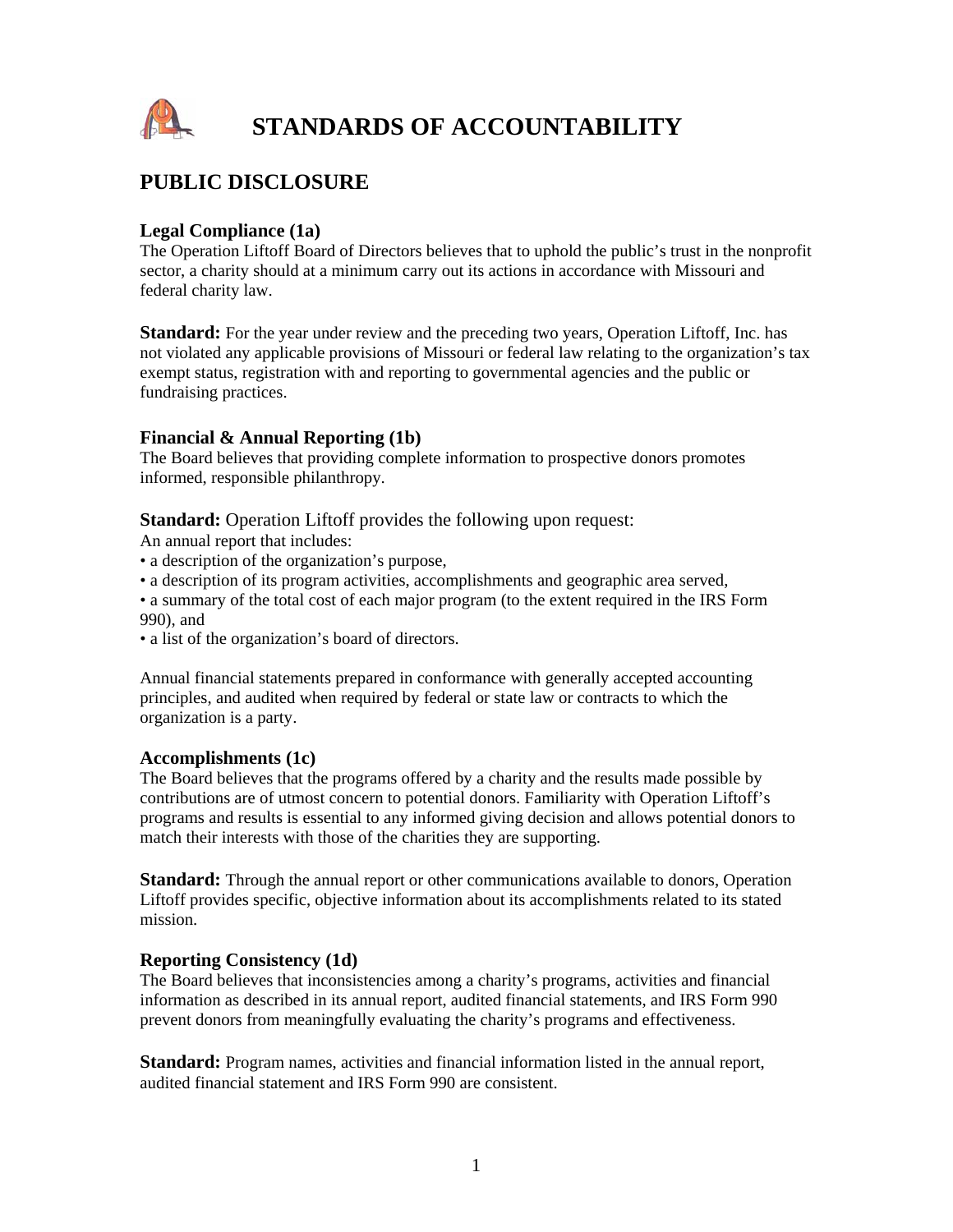

## **GOVERNANCE**

### **Board Meetings (2a)**

The Board believes that the governing board is one of the most important elements of a wellfunctioning nonprofit organization. The board sets the strategic agenda for the organization and has overall responsibility for its mission and programs. The board should operate in a way that does not jeopardize clear and responsible decision-making.

**Standard:** The governing board meets more than four times per fiscal year with a quorum present, and maintains written minutes of each meeting.

## **Conflict Of Interest Policy (2b)**

The Board believes that a well-managed nonprofit organization should have a policy that addresses conflicts of interest of its directors, officers and key staff. Conflict of interest policies help to ensure that no person benefits inappropriately from any transactions in which the organization is involved.

**Standard:** Operation Liftoff addresses director, officer, and key staff conflicts of interest pursuant to a written policy that prohibits the interested party from approving or voting on the conflicted transaction and requires full disclosure of all material facts to the appropriate decision makers.

### **Board Compensation (2c)**

The Board believes that a charity board members' voluntary service is a deeply rooted tradition in the nonprofit sector. Most donors and nonprofit organizations expect that board members serve without compensation.

**Standard:** Operation Liftoff Board members receive no compensation for board service other than reimbursement of expenses incurred as a result of board participation.

### **Board/Staff Positions (2d)**

The Board believes that the staff of a nonprofit organization is accountable to the governing board. Therefore, when paid staff members also serve on the governing board or as board chair or treasurer, the ability of the board and such officers to act independently is compromised.

**Standard:** No member of the governing board is a paid staff person of Operation Liftoff; no paid staff person serves as board chair or treasurer.

## **Board Term Limits (2e)**

Limits on board terms help to ensure that the board is accountable. Changes in board membership also allow for greater participation by the community being served.

**Standard:** No elected member of the governing board serves for more than two years without standing for re-election.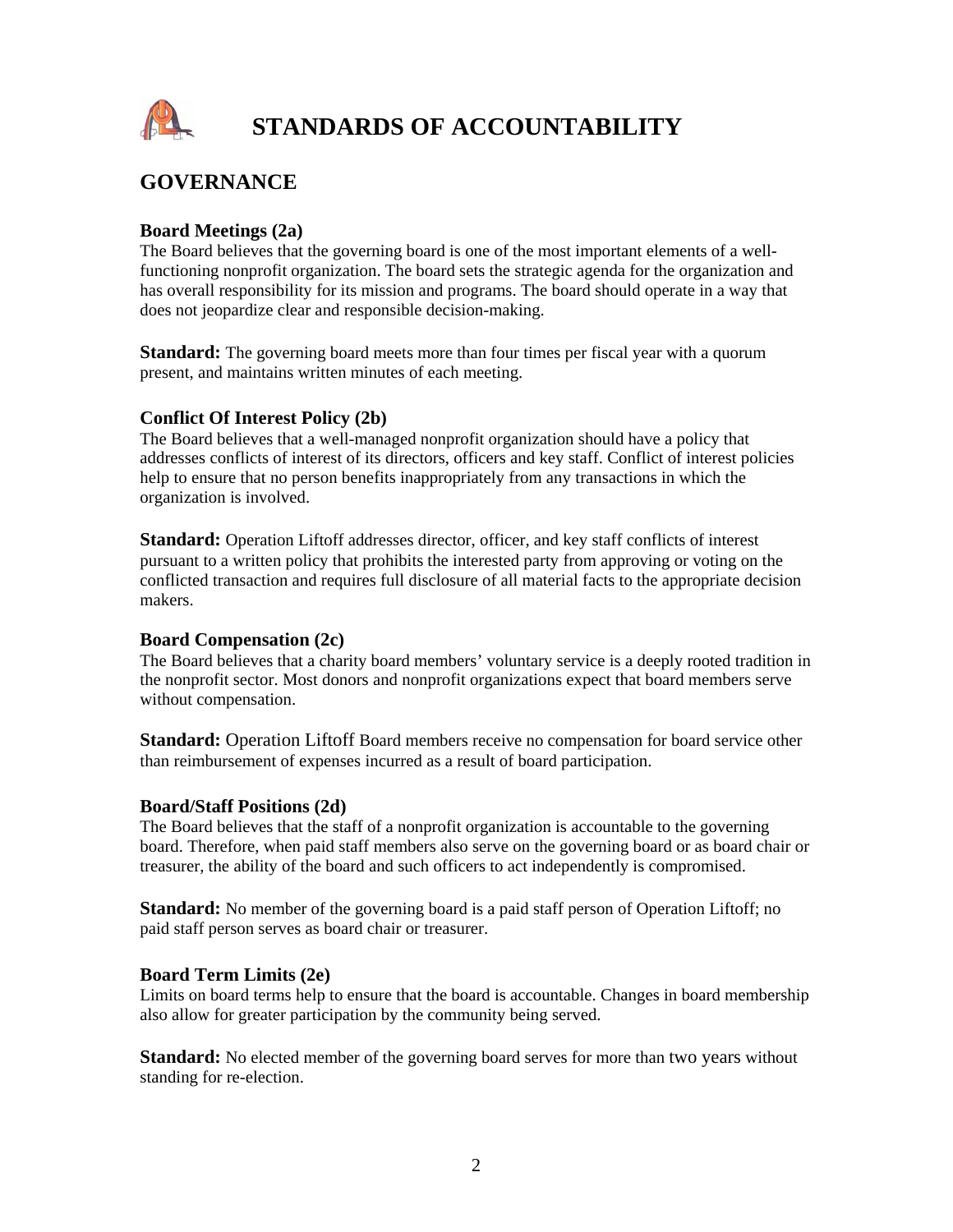

# **FINANCIAL ACTIVITY**

## **Use of Funds (3a)**

A charity should use its resources in a responsible, effective and efficient manner to achieve results in furtherance of its mission. The Board believes that the ratio of program expenses to total expenses is an indicator of such use. Donors should reasonably expect that substantially more than half of their contribution and the organization's expenses be used for program services. Management and fundraising expenses should be reasonable in relation to the results of the organization and reasonable over time.

**Standard:** At least 65 percent of the organization's annual expenses are for program activity and not more than 35 percent for management/general and fundraising combined.

#### **Reserve Limits (3b)**

While the Board believes that organizations should maintain a reasonable level of cash to safeguard against unexpected financial challenges, maintaining excess reserves indicates the organization is not maximizing the use of its resources in pursuit of its charitable mission. In such cases, it may not be appropriate to continue soliciting from the public.

**Standard:** Unrestricted net assets available for current use are not more than two times the current or next year's budgeted operating expenses.

#### **Financial Health (3c)**

The Board believes that a charity should use its resources prudently and should maintain a healthy financial picture. When making a contribution, donors want to know that Operation Liftoff has the financial strength to pursue its mission on a long-term basis.

Standard: Operation Liftoff does not have persistent or increasing operating deficits.

### **Board Fiduciary Oversight (3d)**

The Board believes that the governing board is responsible and accountable for the financial management of the corporation.

**Standard:** The governing board approves an operating budget prior to the beginning of each fiscal year and receives financial reports, at least quarterly, comparing actual to budgeted revenue and expenses.